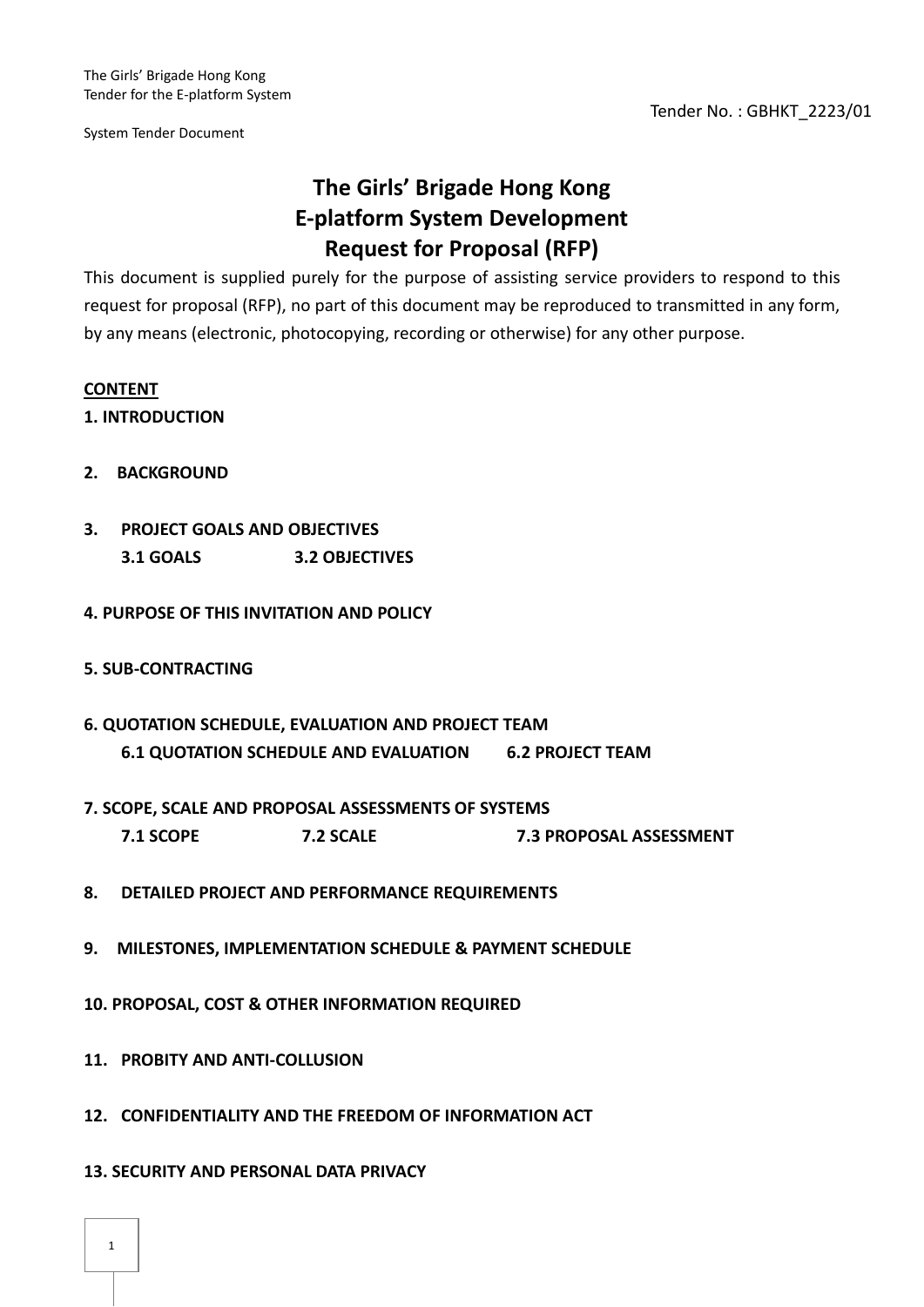### **1. INTRODUCTION**

Girls' Brigade (G.B.) is an international organization. It is a uniformed group started in Ireland in 1893 and now G.B. has companies in more than seventy countries in the five continents. In 1962, The Girls' Brigade Hong Kong set up its First Company in YMCA center of Hong Kong, and in 1977 the Hong Kong Council was established to develop the Girls' Brigade movement. Later, in 1997, we have also started the Navigator Section for senior women. Our companies are in different Christian churches, community centers and schools, to nurture and serve more female beloved by the Lord. Our headquarter is located in Ko Yee Estate, Yau Tong, Kowloon, with 10 staff serving 40 companies. GBHK has about 2,600 members, aged from 6 to 99. GBHK offers members with leadership training, serving, overseas exchange, mental & psychological supporting services, family activities and basic administrative support.

## **2. BACKGROUND**

With the rapid and fast development on IT & online integration in Social service units in Hong Kong, especially after COVID-19 spread, The Girls' Brigade Hong Kong (GBHK) finds that we need a general development on membership system and e-platform for events, training courses and activities enrolment for our members.

Currently, GBHK does not have a system to support the backstage and to members. Thus, a new system is needed to enhance the service quality and have better service management to reconnect with our members as internet and online is definitely a vital way to replace mailing or hardcopies enrolment after these years in pandemic situation.

### **3. PROJECT GOALS AND OBJECTIVES**

### **3.1 GOALS**

Establishing a holistic new e-platform system to incorporate high in-house mobility, flexibility and efficiency on administrative support for activities, regular meetings, buying uniforms, calculating statistics and updating membership information, targeted to serve both headquarter staff as well as members with user permission. The whole project is expected to be completed in 1 year.

### **3.2 OBJECTIVES**

To Establish the whole new system include 2 main parts: internal system for headquarter administrative support, and external platform for members to login in. All features are listed in project requirement (refer to Section 8 – Appendix 1).

To investigate and understand the environment and operation of the whole system.

To detail the user and technical requirements of the proposed system.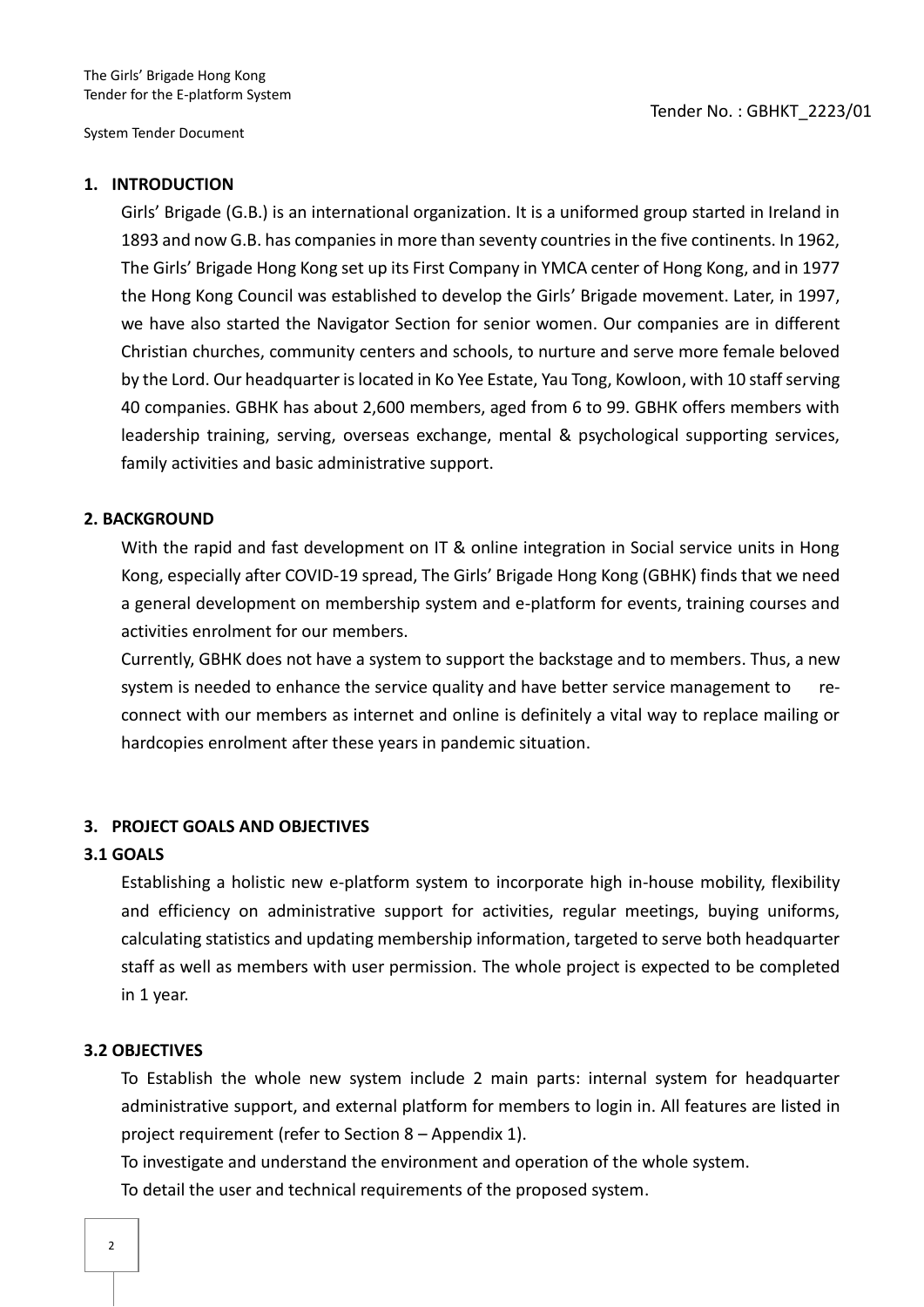Tender No. : GBHKT\_2223/01

System Tender Document

To specify and design the proposed system for use of GBHK staff, our stakeholders and the public. To carry out the physical system design, develop programs, test and install the system and proceed to live implementation.

To provide ongoing support and maintenance of the system and implement change requests till the end of the Project Period.

The response time of the system should be nearly real time (i.e. <=100s delay). We exclude the factor of network delay ONLY IF service provider doesn't provide hosting services.

And the new system should be high availability which provides >=99.5% availability in a year. We exclude the factor of physical/hardware unavailability ONLY IF service provider doesn't provide hosting services.

The completion date of solution/product launch should not later than 30<sup>th</sup> Jun 2023; more details on proposed project timeline can be referred to Section 9.

# **4. PURPOSE OF THIS INVITATION AND POLICY**

The purpose of this document is to invite service provider to provide the feature & system compliance list (in Section 8 Appendix 1), detailed design; use of technology, proposal, implementation plan/schedule, system development methodology & cost for the establishment of the whole system in order to fulfil the compliance items. To response this RFP, please refer to later sections.

The proposal to be submitted shall be enclosed in sealed enveloped as specified below –

- a. One envelope containing 5 identical paper copies and one soft copy of Price Proposal stored in a CD-ROM, in the format of **Annex 2-Price Part** duly completed, signed and dated. This envelope shall be marked 'Price Proposal for the E-platform system'. The price proposal shall cover the total fee to be charged for both implementation and maintenance services throughout the Project Period.
- b. One envelope containing 5 identical paper copies and one soft copy pf Technical proposal stored in a CD-ROM, in the format of **Annex 7-Technical Part** duly completed, signed and dated. The envelope shall be marked 'Technical Proposal for the e-platform system'.
- c. The items in a. & b. shall then be enclosed in a covering envelope marked 'Tender Submission for e-platform system'.
- d. For any discrepancy found between hardcopy & softcopy, the former version shall prevail.
- e. The tenderers may be required, at their own expenses and costs, to arrange for nominated project team members to meet the panel to present their proposal and clarify any point made in the submission.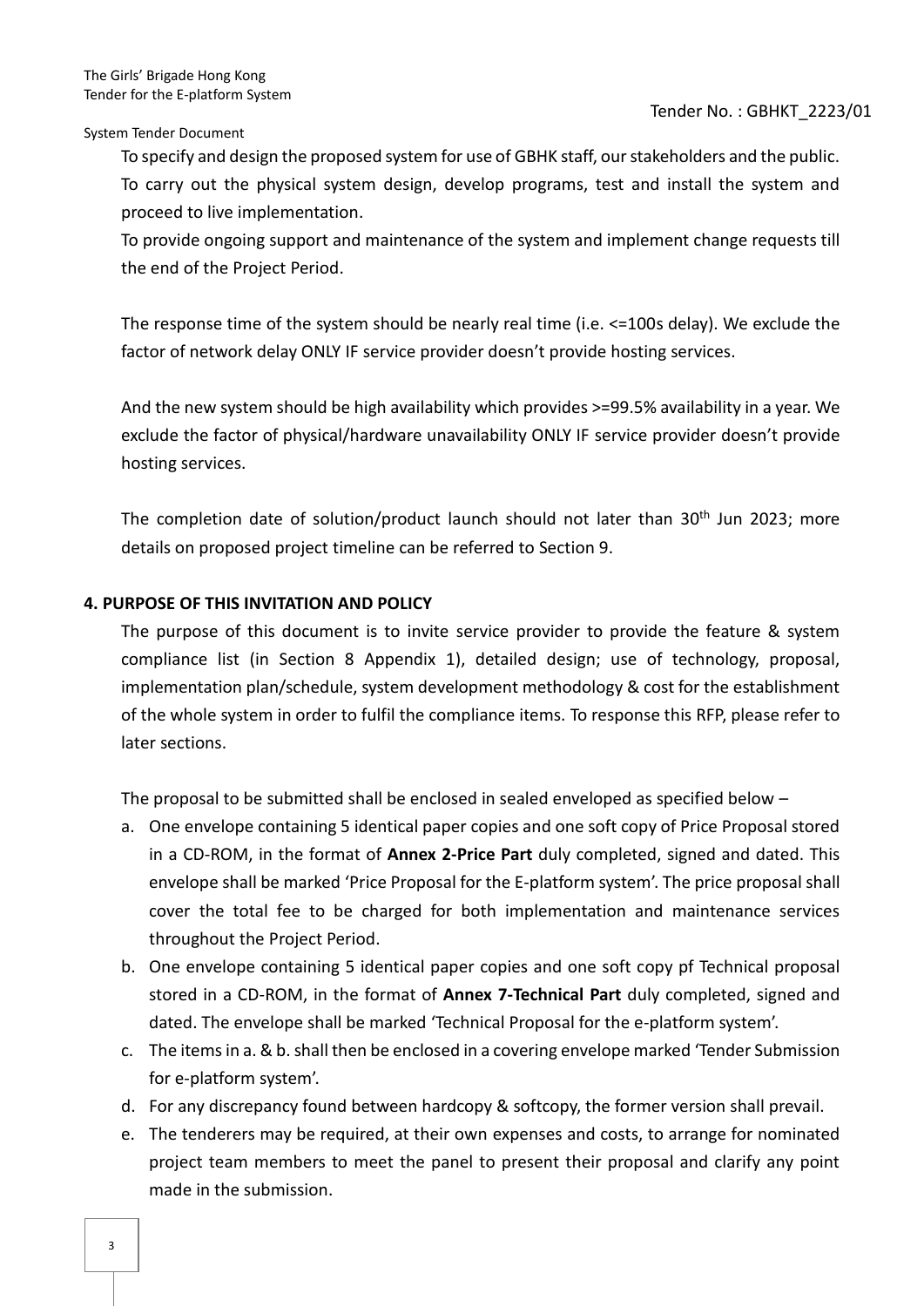f. The bid with the highest score will be selected to implement the e-platform system. However, GBHK is under no obligation to discuss the proposal assessment result with any service provider.

#### **5. SUB-CONTRACTING**

The service provider shall provide all professional services required for the satisfactory completion of the Project. GBHK will not pay any additional fees or expenses for the provision of the services other than those contacted in response to this tender invitation.

In case of sub-contracting, the service provider must obtain the prior written consent of GBHK before it happens. If any part of the Project is sub-contracted to any person with GBHK's approval, the service provider shall remain liable for any act or omission of any act omission as if these are its own.

# **6. QUOTATION SCHEDULE, EVALUATION AND PROJECT TEAM**

#### **6.1 QUOTATION SCHEDULE, EVALUATION**

The procurement process will be closed on  $31<sup>st</sup>$  May 2022 and evaluation will begin on  $1<sup>st</sup>$  June 2022. After that, there is an internal evaluation process. The selection criteria are the overall cost, project, system & functional compliances and service provider reliabilities. The selected service provider may not fulfill all items listed in Section 8 Appendix 1, but service provider should comply the items which they response as complied.

The service providers maybe required, at their own costs and expenses, to arrange for the nominated project team members to meet the panel to present their proposal and clarify any point made in their submissions on 10<sup>th</sup> June 2022 afternoon. The awarder service provider will be contacted between 11<sup>th</sup> June 2022 and 20<sup>th</sup> June 2022.

The service provider shall propose a detailed timetable with reference from the phases show in Section 8 Appendix 1 for the Project and ensure that they are able to develop and implement the e-platform and work closely with GBHK according to the timeframe below in section 9.

### **6.2 PROJECT TEAM**

GBHK setup a project team for this project. The members of this team include representative at centers, center in charges and IT representative. This team keeps track of project progress and review deliverables from service provider. For acceptance test, this team arranges testing members from GBHK side. This project team reports to the steering team of this project.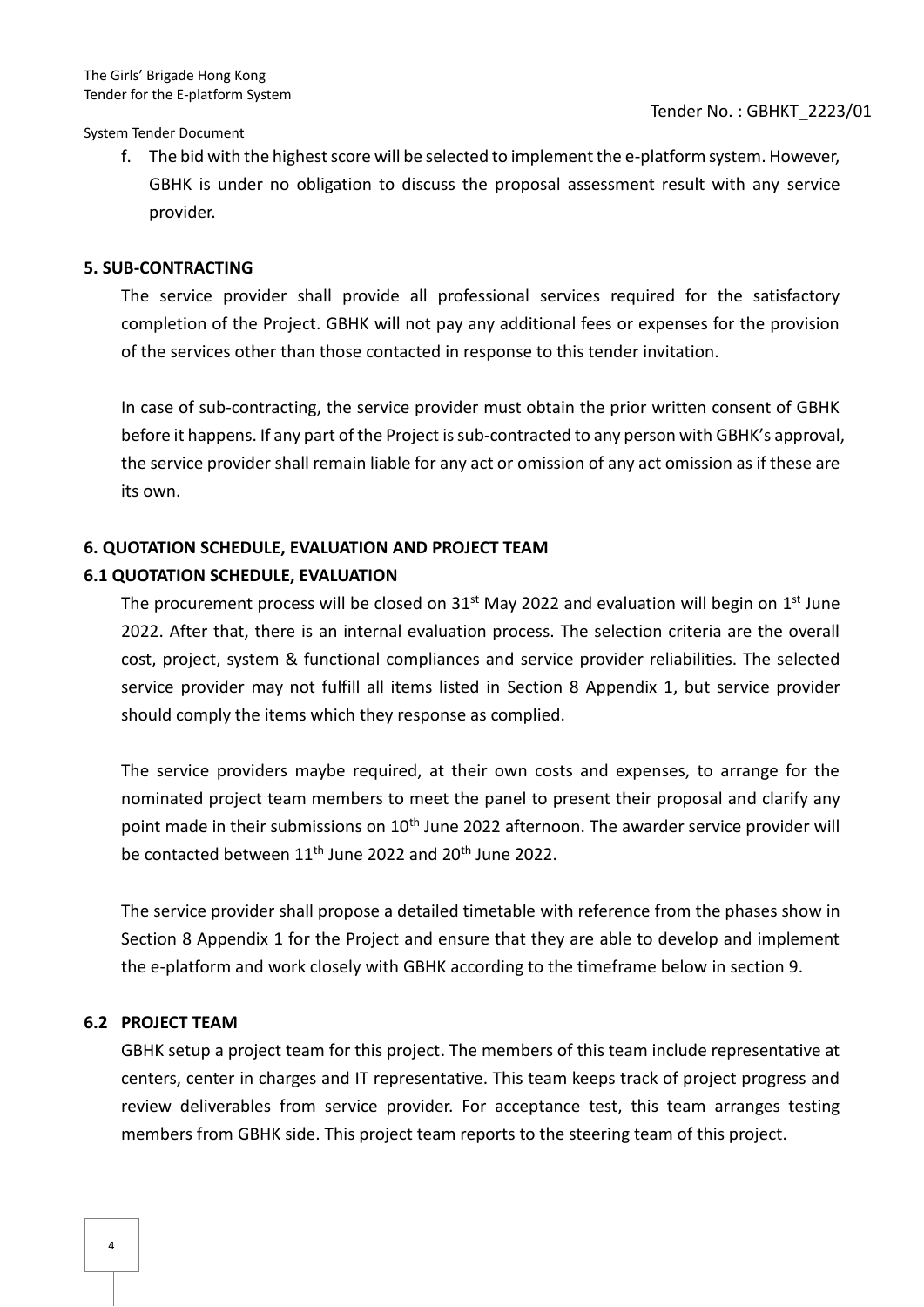### **7. SCOPE, SCALE AND PROPOSAL ASSESSMENTS OF SYSTEMS**

### **7.1 SCOPE**

The new system is not only covering the current features which the existing is running, it should also support PC browsers. The number of staff for using the new system at headquarter are <12. Service provider is reminded all actions/tasks throughout this project, e.g. migration, should cover all service centers and her sub-bases. For service centers details, please refer to Section 7.2. The performance, system & feature requirement is listed in separate documents under Section 8.

During anytime of the project, service provider may need further complementary information from GBHK. Each given information may be changed throughout the whole project by GBHK but limited to <=3 times. No extra cost should be charged or claimed to GBHK. GBHK project team will put the best efforts to minimum no. of changes.

Service provider should have detailed plan and feasible schedule to complete all milestones for this project. The milestones include, but not limited to, user requirement, design, implementation, pre-UAT, migration and UAT.

Since user involvement is a key to succeed, service provider should propose number of sufficient deliverables in different milestones. Service provider should have, but not limited to, prototypes for user look-and -feel tests under test bed, documentation in design phase [web layout, system flow diagram, and system sequence diagram], pre-UAT test plan, migration plan, UAT, user documentation, Operation & management documentation. Service provider are required having their own test bed server during any period of project timeline.

As the new system is developed with new requirements and functions, service provider is required to provide onsite training, training video clips and sufficient training documents to GBHK staffs and users. The purpose is to ensure knowledge transfer and smooth operation. GBHK project team shall provide any assistance to service provider in organizing the onsite training.

Service provider are required to fulfil security policy defined by GBHK. The details can be found in Chapter 13.

### **7.2 SCALE**

Service provider should propose a scalability design which system expansion is easily projected and implemented.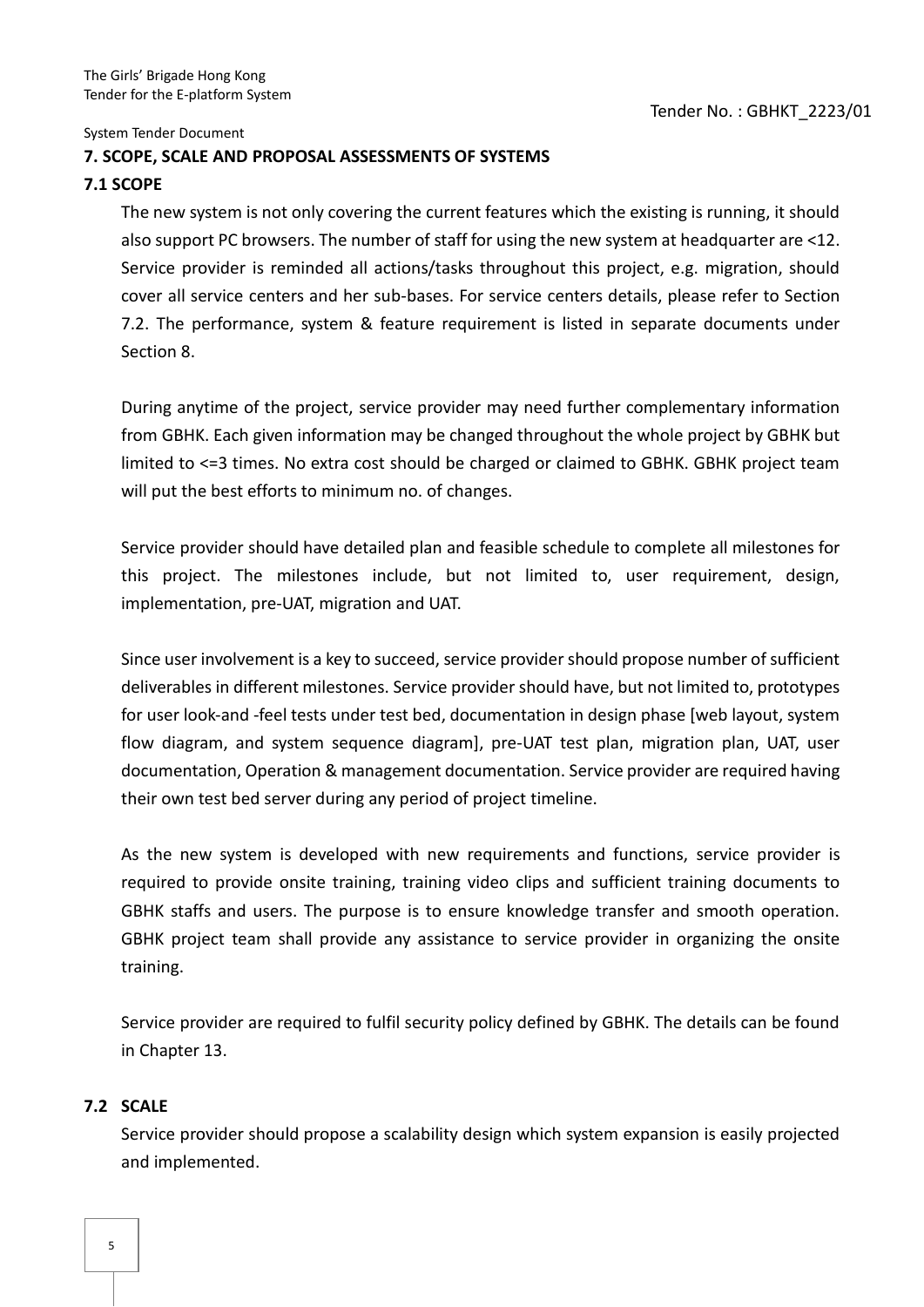Tender No. : GBHKT\_2223/01

System Tender Document

And the target center are CYT and GBHK under GBHK. The number of staff for using the new system at the center is <20 while there are 30 active service end users in each service centers a year.

The estimated transaction should be as follows:

Active service units: 40

Active system users: about 10

Active service and users (average number in a year): 50 (they will take attendance/voting features via new system)

Estimated minimum concurrent session should be supported in new system should be: >=30 users

Estimated minimum transaction (e.g. take attendance) should be supported in new system >=2000

The new system should be able to archive previous year transactions for more than 10 years. And this does not affect the performance for all features. For the project performance requirement, please refer to Section 8 – Appendix 1.

# **7.3 PROPOSAL ASSESSMENT**

Evaluation Criteria and Process

The proposal for each conforming bid will be assessed by the GBHK tender committee.

A set of detailed criteria will be used by GBHK in evaluating the vendor solution. All the information received in the Annex Documents will be used for evaluation. The Evaluation criteria will be based upon following 4 aspects and percentage of the Service providers' proposals:

- ➢ Company Background and Experience 10%
	- ⚫ Previous Project
	- **History**
	- ⚫ Work Experience
- $\triangleright$  Competitive price 30%
	- ⚫ Price comparing to competitors
	- **Items**
- ➢ Implementation Service Quality 20%
	- ⚫ Previous experience
	- ⚫ Work approach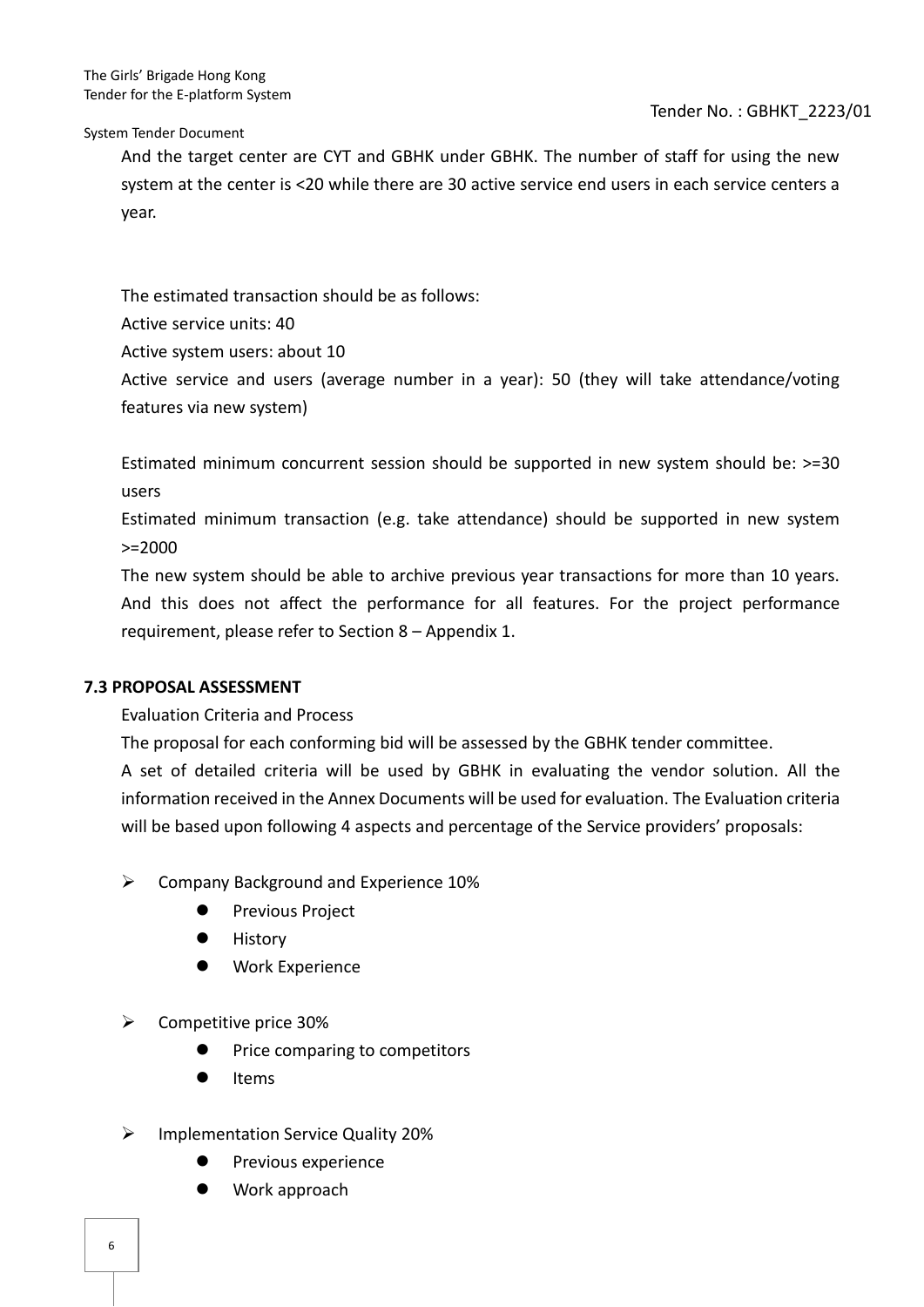- ⚫ Industrial standards
- Technical skills and Support
- ⚫ Project management
- ⚫ Additional features and values
- ➢ Level of Compliance 40%
	- Compliance of requirements
	- Reason of non-compliance
	- ⚫ Technical specification proposal

The bid with the highest combined score will be selected to implement the e-platform system. However, the GBHK is under no obligation to discuss the proposal assessment result with any service providers.

You are reminded that throughout the process GBHK will continually assess Service providers including compliance to the process, project, news, presentations and on-site representatives. GBHK reserves the right at its sole discretion to disqualify without further consideration any submission that does not satisfy this basic requirement.

For payment schedule included in 5 phases, GBHK will pay for 5% of the total amount after sign off contract, for the remaining, it depends on the proposal of project management, GBHK will provide more details in contract. In general, the payment flow will be as follow: Phase 1- Initial (5%) → Phase 2 (20%) → Phase 3 (25%) → Phase 4 & 5 (50%)

GBHK will send email to officially confirm status. Without our confirmation, service provider/venders cannot claim for payment.

# **8. DETAILED PROJECT AND PERFORMANCE REQUIREMENTS**

In this chapter, service provider is invited to response each of the items. For details please refer to Appendix 1 – Project requirement.

# **9. MILESTONES, IMPLEMENTATION SCHEDULE & PAYMENT SCHEDULE**

The Project will tentatively commence in start of June 2022 and last till the end of May 2023. The Service provider shall propose a detailed timetable for the project and ensure that they are able to develop & implement the e-platform system and work closely with GBHK by the timeframe below: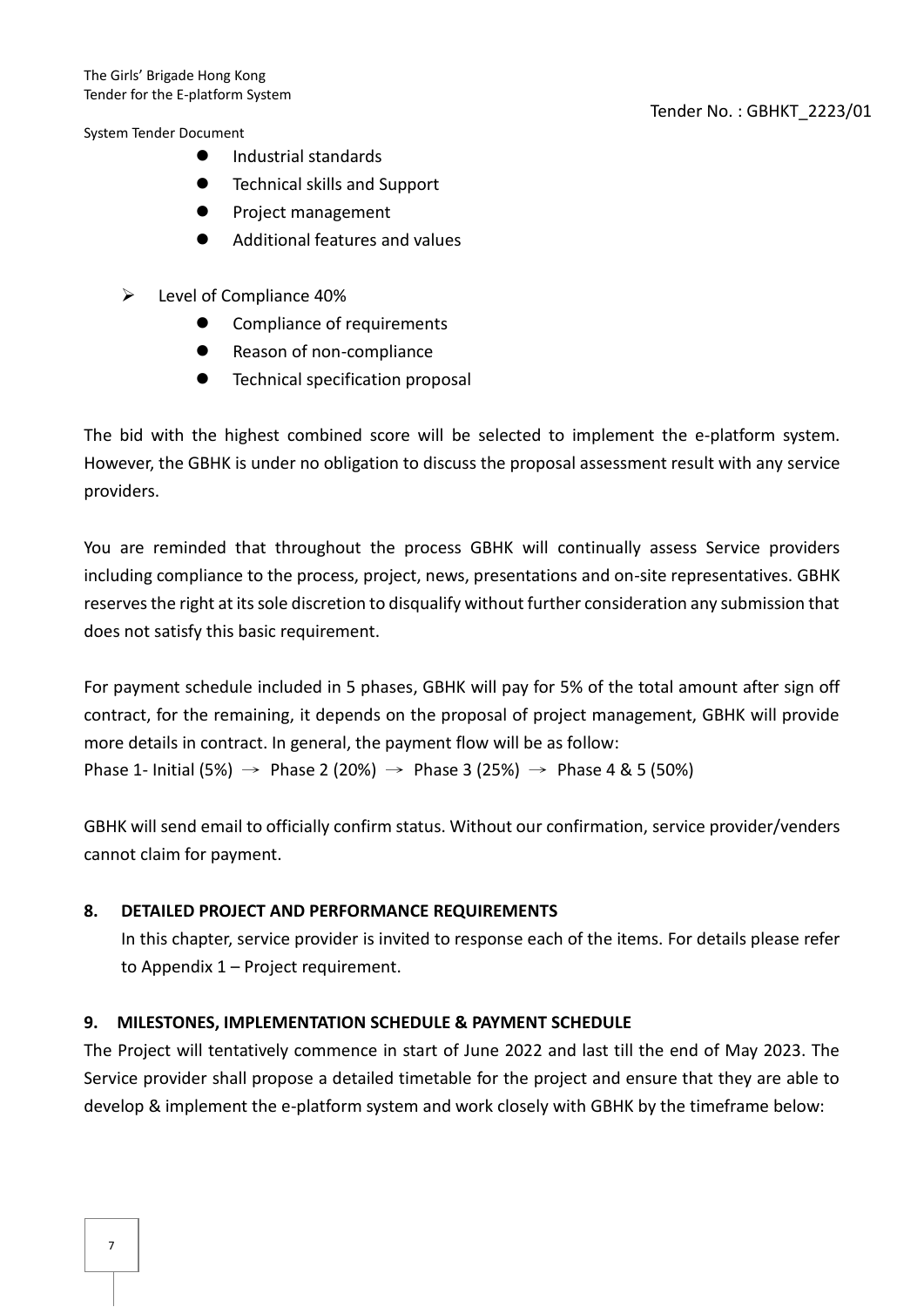System Tender Document

| <b>Phase</b> | <b>Milestone</b>                                                                                                                                                   | <b>GBHK</b> | <b>Examples of deliverables</b>                                                                                                                                                                                                                                                                                                                                                    | Payment                    |
|--------------|--------------------------------------------------------------------------------------------------------------------------------------------------------------------|-------------|------------------------------------------------------------------------------------------------------------------------------------------------------------------------------------------------------------------------------------------------------------------------------------------------------------------------------------------------------------------------------------|----------------------------|
|              |                                                                                                                                                                    | proposed    |                                                                                                                                                                                                                                                                                                                                                                                    | <b>Schedule</b>            |
|              |                                                                                                                                                                    | duration    |                                                                                                                                                                                                                                                                                                                                                                                    | (at the end of each phase) |
| Phase 1      | Project initiation                                                                                                                                                 | 2 weeks     | Project initiation document<br>Project plan & milestones<br>$\blacksquare$<br>confirmed<br>Presentation session<br>$\overline{\phantom{a}}$                                                                                                                                                                                                                                        | 5%                         |
| Phase 2      | E-platform<br>Activities/courses<br>management system<br>(活動管理系統) +<br>website management<br>system (網頁管理系<br>統)<br>(from hq users level to<br>member users level) | 3 months    | Completion according to the<br>$\overline{\phantom{a}}$<br>needs mentioned in project<br>requirement lists, by different<br>users level.<br>Link up with website<br>for<br>member enrollment.<br>Result for UAT for Phase 2<br>System documentation<br>for<br>Phase 2<br>Training materials prepared for<br>phase 2                                                                | 20%                        |
| Phase 3      | E-platform<br>Membership<br>System<br>(會員資料管理系統)                                                                                                                   | 3 months    | Data migration from old system.<br>$\overline{\phantom{a}}$<br>Completion according to the<br>$\overline{\phantom{a}}$<br>needs mentioned in project<br>requirement lists, by different<br>users level.<br>Result for UAT for Phase 3<br>$\overline{\phantom{a}}$<br>System documentation for<br>Phase 3<br>Training materials prepared for<br>$\overline{\phantom{a}}$<br>phase 3 | 25%                        |
| Phase 4      | E-platform<br>Membership platform<br>(會員平台) and link up<br>with Phase 2 & 3<br>development                                                                         | 3 months    | Completion according to the<br>$\overline{\phantom{a}}$<br>needs mentioned in project<br>requirement lists, by different<br>users level.<br>Result for UAT for Phase 4,<br>$\overline{\phantom{a}}$<br>especially for link up between<br>systems & platform.<br>documentation<br>System<br>for<br>Phase 4<br>Training materials prepared for                                       |                            |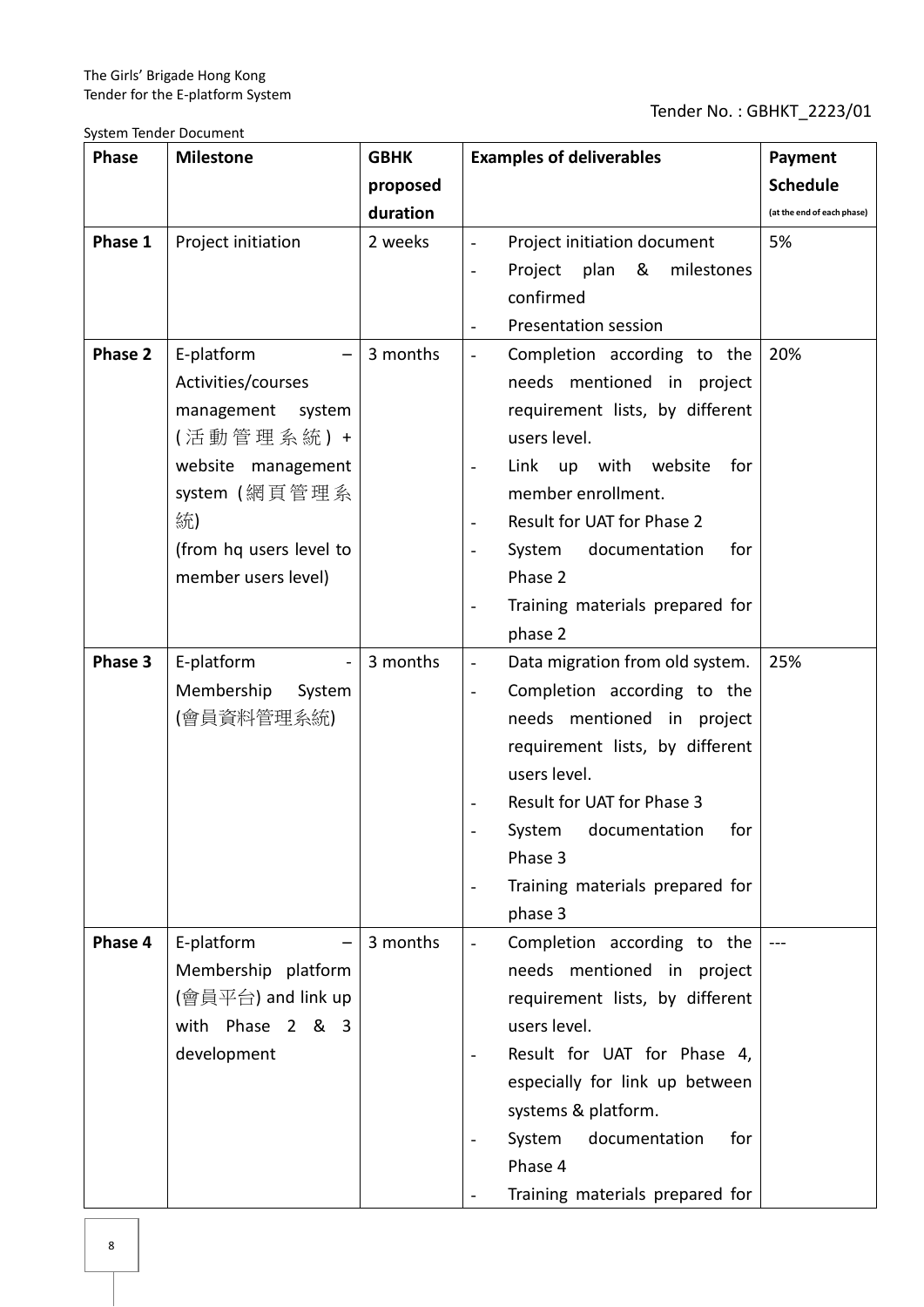System Tender Document

### Tender No. : GBHKT\_2223/01

|         |                         |                          | phase 4                                                     |                |
|---------|-------------------------|--------------------------|-------------------------------------------------------------|----------------|
| Phase 5 | On-going<br>support,    | 3 months                 | Problem log and statistics for<br>$\blacksquare$            | 50%            |
|         | E-platform<br>remaining | 30 <sup>th</sup><br>Till | bugs revising                                               | *After<br>the  |
|         | amendments,             | June, 2023               | Project evaluation report                                   | end of<br>the  |
|         | maintenance<br>and      |                          | Training to staff for the whole<br>$\overline{\phantom{a}}$ | project        |
|         | project closure.        |                          | link-up system                                              | period,<br>the |
|         |                         |                          | Trial test for member users level<br>$\blacksquare$         | service        |
|         |                         |                          | and bugs fixing found in all user                           | provider       |
|         |                         |                          | levels.                                                     | shall<br>quote |
|         |                         |                          |                                                             | the on-going   |
|         |                         |                          |                                                             | annual         |
|         |                         |                          |                                                             | maintenance    |
|         |                         |                          |                                                             | fee for GBHK   |
|         |                         |                          |                                                             | reference.     |

# **10. PROPOSAL, COST & OTHER INFORMATION REQUIRED**

To response this RFP, service provider is invited to provide following information

- 1) A proposal should be included. The proposal covers project timelines, proposed phases & its elaborations, deliverables for each phases, introduction of the proposed system, detailed solution design, use of technology, service provider's implementation team, implementation plan/schedule, system development methodology or any other information to response this RFP, by filling in **Annex documents.**
- 2) Service provider should response each compliance items listed in Section 8 and respond the basic plan Project Plan by filling in **Annex 1 – Project Plan.**
- 3) Service provider should provide cost information: Implementation cost for the whole solution in order to fulfil all compliance items in Section 8 (should include maintenance cost in 1st year), configurations, training & recurrent maintenance cost for another 1 or 3 years. The cost information should be endorsed by service provider's company chop with authorized reprehensive contact and its title in the proposal, by filling in **Annex 2: Price Part**.
- 4) Service provider should include information such as contact details, title, registered company address, web address, name and address of bankers, name of ultimate holding company, organization chart, etc., by filling in **Annex 5: Basic Company Information & Staff Resources.**
- 5) Service provider can include details of ownership and financial backing, copies of published and audited accounts over three financial years, statement of turnover, etc.
- 6) Service provider can include experiences gained of dealing with similar contracts Details on average size of contracts undertaken previously. Details of reference sites of comparable size and sector type.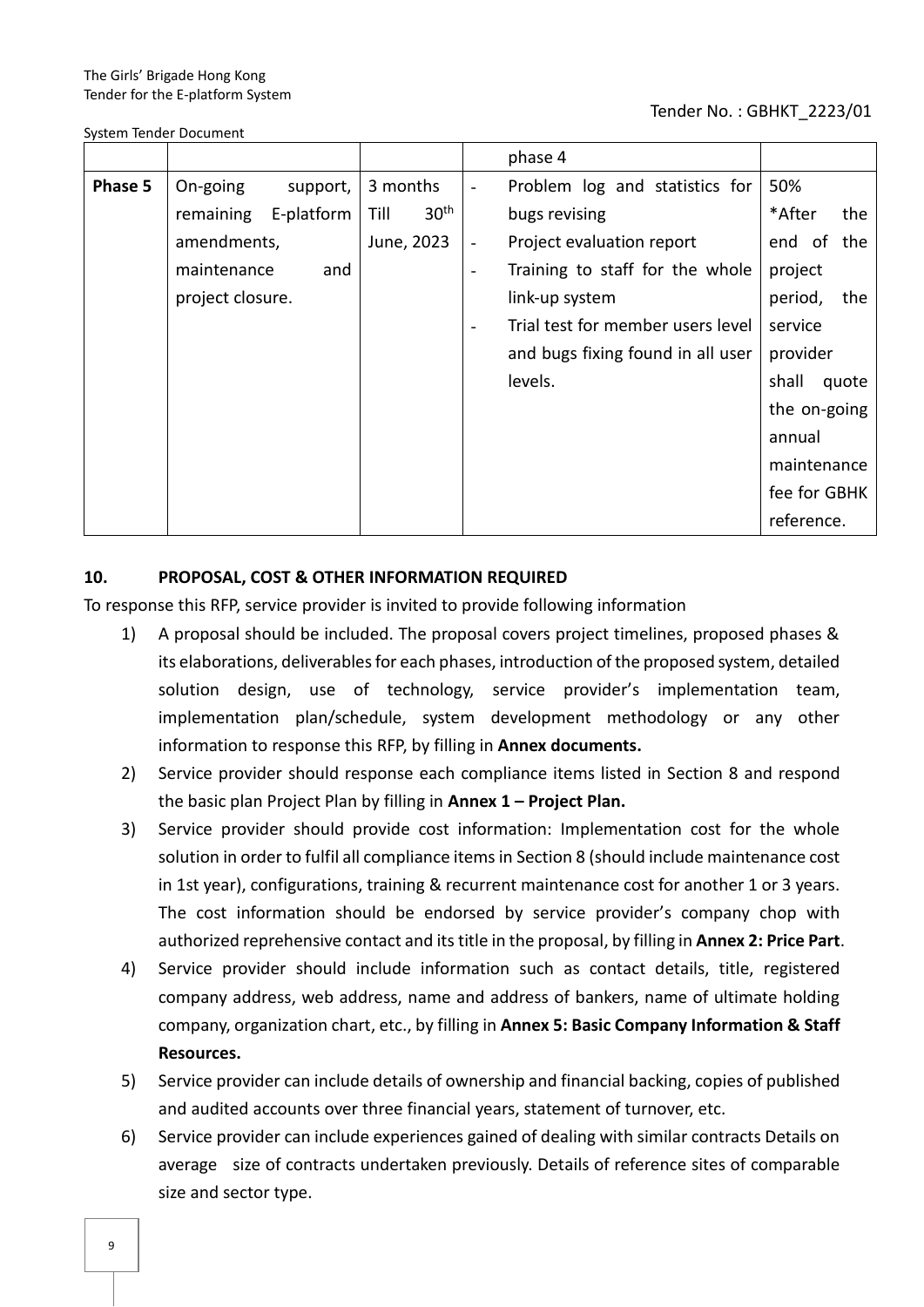### **11 PROBITY AND ANTI-COLLUSION**

To comply with the Prevention of Bribery Ordinance (PBO) of Hong Kong, all GBHK employees are prohibited from soliciting or accepting and advantage in relation to the business of his principal without his principal's permission. Otherwise, the organization should handle the case by principles of impartial and unbiased. The organization also reserves right to report to the Hong Kong ICAC.

To comply with the Prevention of Bribery Ordinance (Cap. 201) of Hong Kong, all employees of the service provider's company are prohibited from offering, giving, soliciting or accepting an advantage in relation to the business of his principal without his principal's permission. Otherwise, the organization should handle the case by principles of impartial and unbiased. The organization also reserves right to report to the Hong Kong ICAC.

Upon the submission of the proposal, the service provider shall submit to GBHK a Confirmation Letter for Compliance with the Anti-Collusion Requirements by filling in **Annex 3 & 4 – Declaration of Interest & Confirmation Letter**, duly signed by an authorized person on behalf of the service provider.

# **12. CONFIDENTIALITY AND THE FREEDOM OF INFORMATION ACT**

GBHK subject to the terms of the Freedom of Information (FOI) Act, therefore should your quotation be accepted, GBHK cannot guarantee that you quotation price(s) or any other information will remain confidential. If the service provider considers that any information supplied is either commercially sensitive or confidential in nature, this should be highlighted at the time of procurement and the reasons for its sensitivity given. In such cases, the relevant material in response to FOI requests will be examined in the light of the exemptions provided for in the FOI Act.

# **13. SECURITY AND PERSONAL DATA PRIVACY**

GBHK applies different security schemes according to data classifications. Service provider is required to align with our schemes. The required procedures will be given in contract. In general, all sensitive information includes any service users data should be always protected and controlled. We do not accept service provider discloses such data to other contractors/partners.

All personal data as defined in the Personal Data (Privacy) Ordinance (Cap 486) provided in the proposal will be used for proposal evaluation and contract award purposes. If insufficient and/or inaccurate information is provided, the GBHK reserves the right to not considering the proposal concerned and ask for indemnity for any loss due to this.